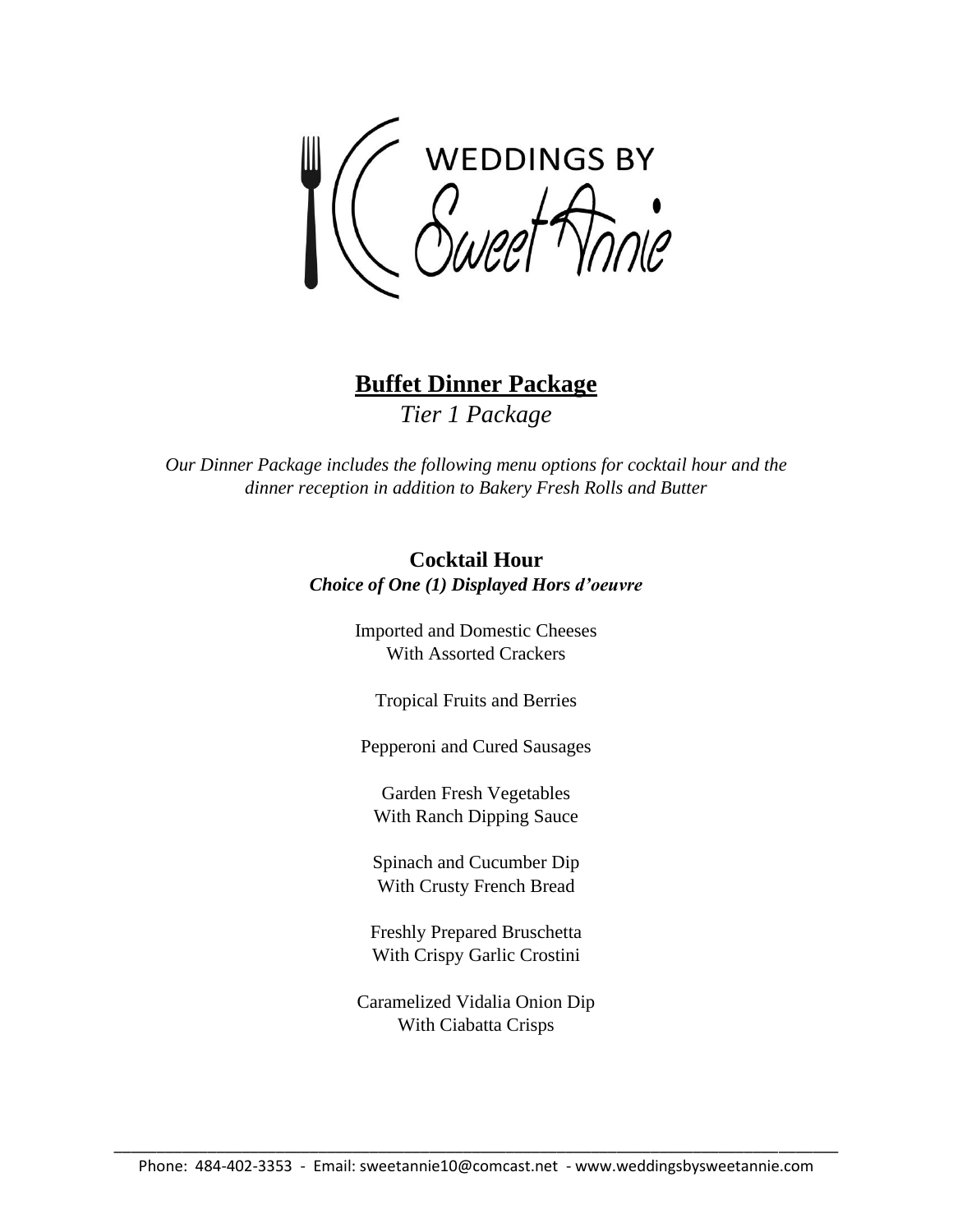## **Dinner Buffet**

#### *Choice of One (1) Salad*

Caesar Salad With Garlic Croutons

Steakhouse Salad With Choice of Dressing

Spinach and Strawberry Salad With Sharp Cheddar

Garden Style Spring Mix Salad

## *Choice of Two (2) Entrees*

Hickory Smoked Pulled Pork With Bakery Fresh Buns

Herb Roasted Chicken

Pulled BBQ Chicken

Grilled Chicken Bruschetta

Roasted Chopped Steak in Mushroom Gravy

Smothered Roast Pork Tenderloin

#### *Choice of Two (2) Hot Sides*

Herb Roasted Potatoes

Country Style Bread Stuffing With Sweet Apples

Buttered Green Beans

Spring Succotash

Mixed Vegetables